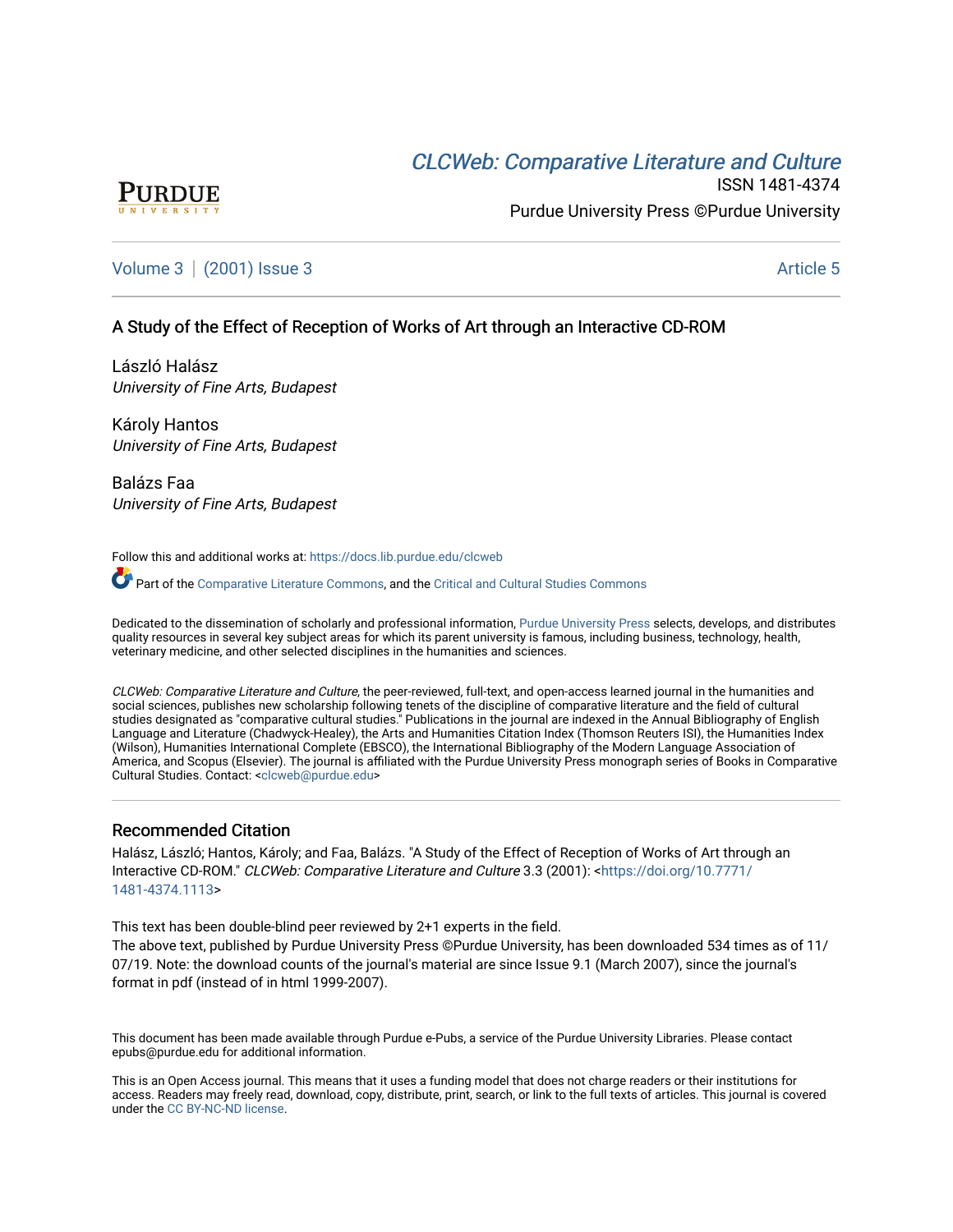## PURDUE

UNIVERSITY PRESS <http://www.thepress.purdue.edu>

## CLCWeb: Comparative Literature and Culture

ISSN 1481-4374 <http://docs.lib.purdue.edu/clcweb> Purdue University Press ©Purdue University

CLCWeb: Comparative Literature and Culture, the peer-reviewed, full-text, and open-access learned journal in the humanities and social sciences, publishes new scholarship following tenets of the discipline of comparative literature and the field of cultural studies designated as "comparative cultural studies." In addition to the publication of articles, the journal publishes review articles of scholarly books and publishes research material in its Library Series. Publications in the journal are indexed in the Annual Bibliography of English Language and Literature (Chadwyck-Healey), the Arts and Humanities Citation Index (Thomson Reuters ISI), the Humanities Index (Wilson), Humanities International Complete (EBSCO), the International Bibliography of the Modern Langua-ge Association of America, and Scopus (Elsevier). The journal is affiliated with the Purdue University Press monog-raph series of Books in Comparative Cultural Studies. Contact: <clcweb@purdue.edu>

Volume 3 Issue 3 (September 2001) Article 5 László Halász, Károly Hantos, and Balázs Faa, "A Study of the Effect of Reception of Works of Art through an Interactive CD-ROM" <http://docs.lib.purdue.edu/clcweb/vol3/iss3/5>

> Contents of CLCWeb: Comparative Literature and Culture 3.3 (2001) <http://docs.lib.purdue.edu/clcweb/vol3/iss3/>

Abstract: In their article, "A Study of the Effect of Reception of Works of Art through an Interactive CD-ROM," Halász, Hantos, and Faa collected data on the aesthetic impact of art objects through multimedia. They constructed a CD-ROM out of various images, sounds and text. Items were offered to 135 secondary school subjects in the framework of directed interactive polychrome variations. The effect was studied partly by measuring viewing (reading) times for each item, and partly by semantic differential and attitude scales. The data for viewing time and phases, and of items of the semantic differential and attitude scales were analyzed for females and males, for long and short timers, and for the more and less experienced. It was concluded that knowledge of the basic indices of the receivers' characteristics offered a high predictive value regarding the relationship between attitude towards multimedia and (aesthetic) effect. Consequently, interactive artistic multimedia is in itself an unsatisfactory educational tool, requiring further interaction with an educator.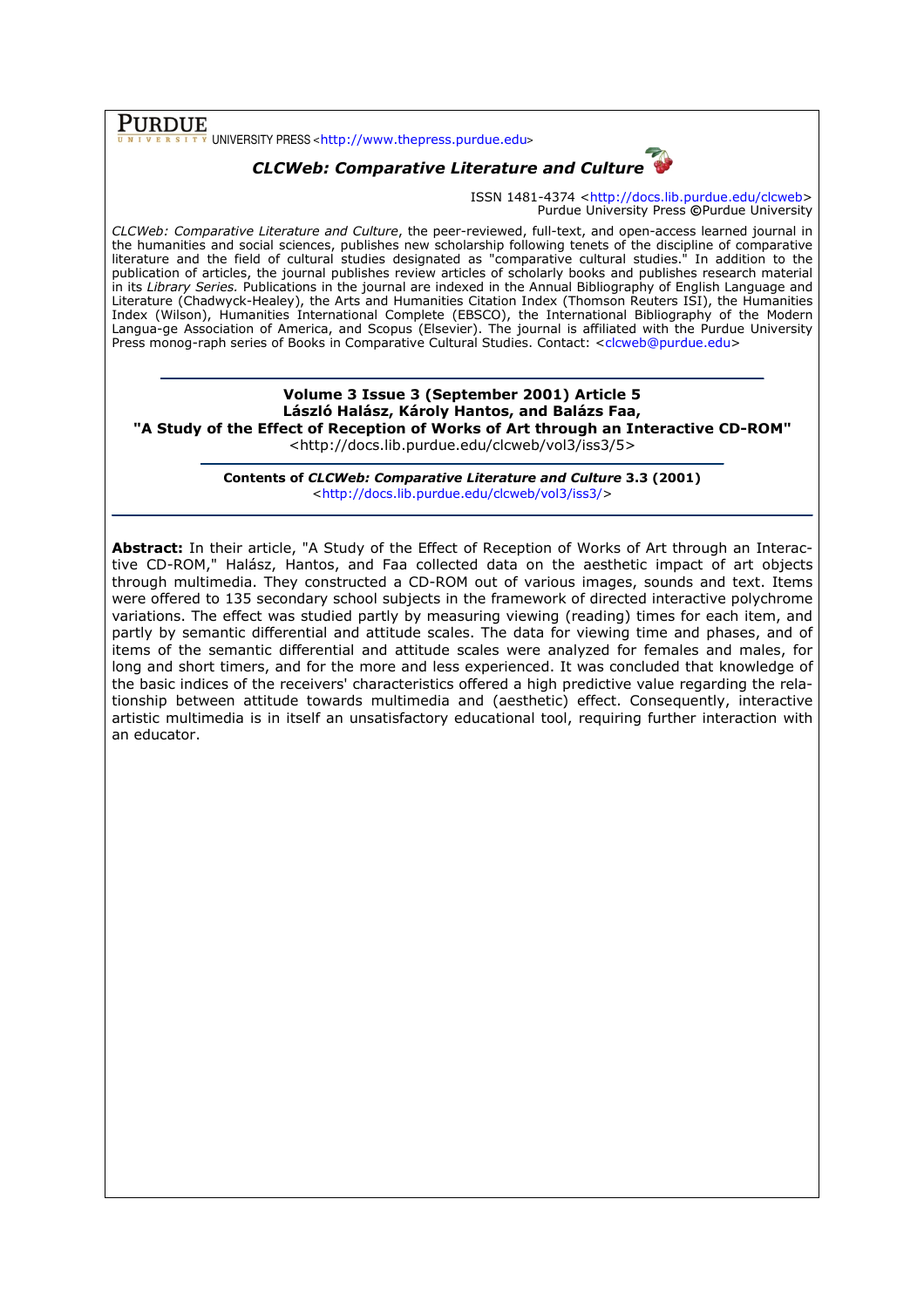## László HALÁSZ, Károly HANTOS, and Balázs FAA

## A Study of the Effect of Reception of Works of Art through an Interactive CD-ROM

#### Introduction

Although art as a part of culture has an obvious declarative value even for less educated people, this declaration neither possesses nor exhibits real value preferences. Specifically, there is significant distance between the declarative and procedural value in this area. The limited time a receiver has for works of art is mostly occupied by consumption of products of mass entertainment of modest levels. Artistic enjoyment as a term is misleading. It suggests that the reception of works of art means nothing other than enjoyment. It also obscures the fact that the receiver is capable of this reception, which requires much effort, only if he/she has already acquired specific knowledge and taste -- which are themselves the result of a long-term learning process. Artistic enjoyment demands motivation to make such efforts systematically, yet no direct interest obliges him or her to do so.

Had we not known it already, we would have understood from Marshall McLuhan (1964) that a new medium is an extension of our capacities, among other things contributing to the creation of new forms of arts. But we know from our experiences that increased perceptuo-motor freedom is only an opportunity. The function of a medium does not depend on the number of ways it can be used but rather on how it is used. Home video is a good example of how possibilities have usually had a degrading effect even amongst educated people. What has resulted from it? Has the owner of the apparatus turned into an independent creator of television programs and feature films, with excellent home-produced films in his or her collection, on a par with the classics of world literature in his or her library? The desire for comfortable and agreeable leisure time is dominant and as far as possible a new medium is adjusted accordingly, with the least possible effort being made. Desire is not aroused by the market contrary to the receiver's wishes -- at most it is reinforced by it.

It is obvious that easy access to all the best pieces of literature, all kinds of visual and musical art, and the most pertinent aesthetic, philosophical, sociological, ethnological and psychological works by way of the Internet (and CD-ROMs) has enormous advantages for specialists who have questions, who are searching for something given. Despite the fact that the electronic man or woman in the street has, or soon will have, all the technical skills to use this medium for any purpose, it is quite probable that his or her reading, picture- viewing and listening interests and abilities will be directed to some specific practical aim: how to do or achieve this or that. New ways of information processing, of everyday activity, of entertainment, of participation, and of social interaction are of primary importance. While the new electronic means seems to be the fulfillment of certain (anti)utopian desires, we have to consider the possibility that literature, visual arts and music will increasingly be a lively source of aesthetic experience inseparably from everyday life experience only for those with a professional relationship with the arts.

Even the best works of art remain items on offer. If the receiver cannot interact with them they cannot be profited from. The work is kept alive by interaction indirectly realized between the author and the receiver, and directly between the work and the receiver. This interaction differs from that between two or more people interacting by means of their words and meta-communications, modifying the interaction. Again, the work is an objectified product of an artist (often already dead), but it is deeply imbued with human characteristics. The receiver interacts with them symbolically through his or her imaginative and emotional processes, and as a result the work comes to life again. Meanwhile the receiver is a master almost without limit. He/she can do with the work in his/her mind anything he/she wishes: Reconstruction, the omission, and addition of material, embellishment, and turning it on its head are part of this process. The nature of interaction is transformed fundamentally by the new electronic media. What until now has been possible only in the receiver's mind, in his imagination, from now it can be realized in the outer world, namely on the screen of a computer. In any event, as compared to the many beliefs and assertions about the effects of the new electronic media, including the artistic-aesthetic aspect (see Holland; Landow; Nöth; Turkle; Vitanza; Zillmann and Vorderer), only few reliable data are at our disposal. Our main objective was to obtain relevant data about aesthetic impact through multimedia.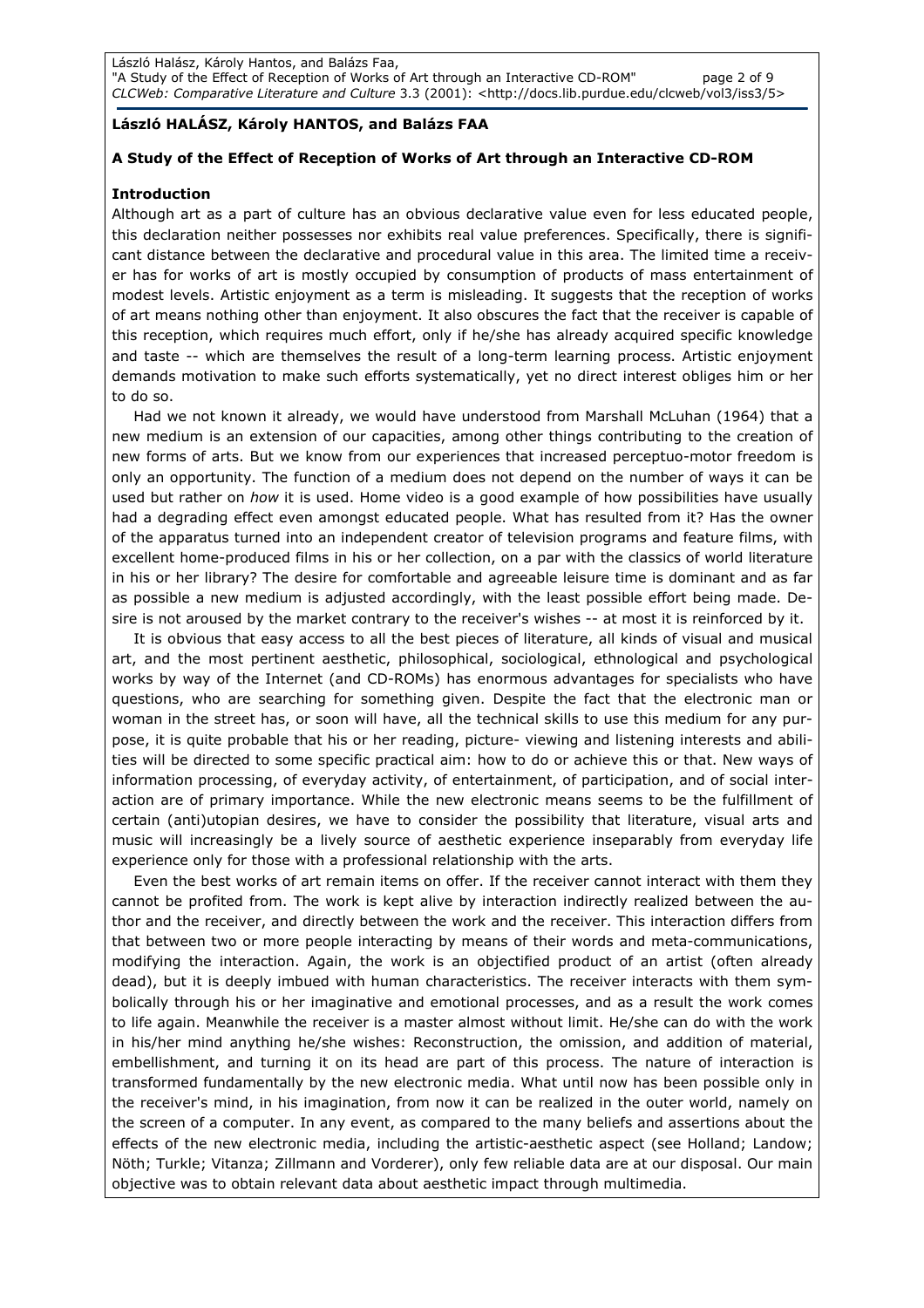## Method and Sample Data Material

We constructed a CD-ROM from regular and irregular visual patterns, graphics, sculptures, paintings, and videoinstallations, sometimes combining them with music or expository-educational text. There were two main blocks. The first block featured nine rather different items giving experience of the various possibilities for aesthetic representation and interaction: Picture 1; Picture 2; Picture 3; Pattern Generator; Cube as Brush; Impossible Cube; Short Story; Musical Glasses; and Graphic Art Generator.

To illustrate the way we worked, let us look at the details. Instead of a drawing or a painting one could view the word *picture* in different versions and could modify its size, color, light, position, aspect, etc. Patterns were generated in different colors and sizes. One could regulate the number and the time duration of the new variations (see

<http://www.arts7.hu/dept/vnt/example.html?pix.dcr>). A three-dimensional turning cube worked like a brush if one directed it and the effect of this rather special brush was a space construction (see <http://www.arts7.hu/dept/vnt/example.html?mover.dcr>). The Impossible Cube made from strips of wood, was originally created by Escher so that the perspective would suggest directly opposite spatial relations one after the other. Now in each of the upper left, upper right, lower left, and lower right picture fields a small cube presenting the different spatial relations of the cube could be seen, and at the same time as a copy a large cube in the middle (see

<http://www.arts7.hu/dept/vnt/example.html?cube.dcr>). A contemporary Hungarian short story -- in length brief, in content enigmatic and playful -- could be read and reread in four segments and the most remarkable words, phrases, and propositions highlighted, thus creating one's own story. Eight glasses were filled with liquid and formed an octave. One could listen to the sound of each glass to perceive the connection between the picture and the sound (see

<http://www.arts7.hu/dept/vnt/example.html?glass.dcr>). A nonfigurative graphic art work was in the center and around it 12 smaller ones originating from this central composition. Following interaction, any smaller graphic work could assume the central position, producing a new generation of graphics works around it. If one chose to do so, one could bring about additional new generations.

The second block contained ten important works of art, representing different periods of art history and different styles, giving multifarious opportunities to realize multimedia effects in order to better understand the works: Arcimboldo: The Gardener; Van Eyck, The Arnolfini Couple; Holbein, The Merchant, Holbein, The Ambassadors; Magritte, Man Reading a Newspaper; Ray, Self-Portrait; Rembrandt-Rubens, Ear for Music; Valdambrino, St. Dorothy; Vermeer, Art of Painting; and Warhol, Mick Jagger.

In contrast with the first block the order of the items was not fixed. Three out of the ten items were combined with expository-educational texts written by prominent art historians. Arcimboldo's The Gardener was shown continuously changing into a Duchamp installation and back again. The common traits of the two works, and at the same time metamorphosis as a natural and as an aesthetic phenomenon, could be seen. This was combined with two relevant expository-educational texts (430 words) in three versions: picture followed by texts, texts followed by picture, and picture and texts side by side. Vermeer's Art of Painting gave the possibility of regulating the depth of focus. This picture was presented in two versions: the picture simultaneously with listening to a relevant text (130 words), and the picture by itself (see

<http://www.arts7.hu/dept/vnt/example.html?vermi.dcr>). Holbein's Ambassadors originally presented two gentlemen and an unrecognizable distorted skull at the bottom of the painting. Now the skull could be seen in a correct perspective, too, then as a three-dimensional object turned around. The picture was also presented in two versions: the picture followed by a relevant text (275 words) and the text followed by the picture (see

<http://www.arts7.hu/dept/vnt/example.html?holbi.dcr>). The other works were presented only in picture form.

Jan van Eyck's The Arnolfini Couple was presented as a complete painting and as a magnified round mirror on the wall behind the couple. In the mirror the part of the room which was out of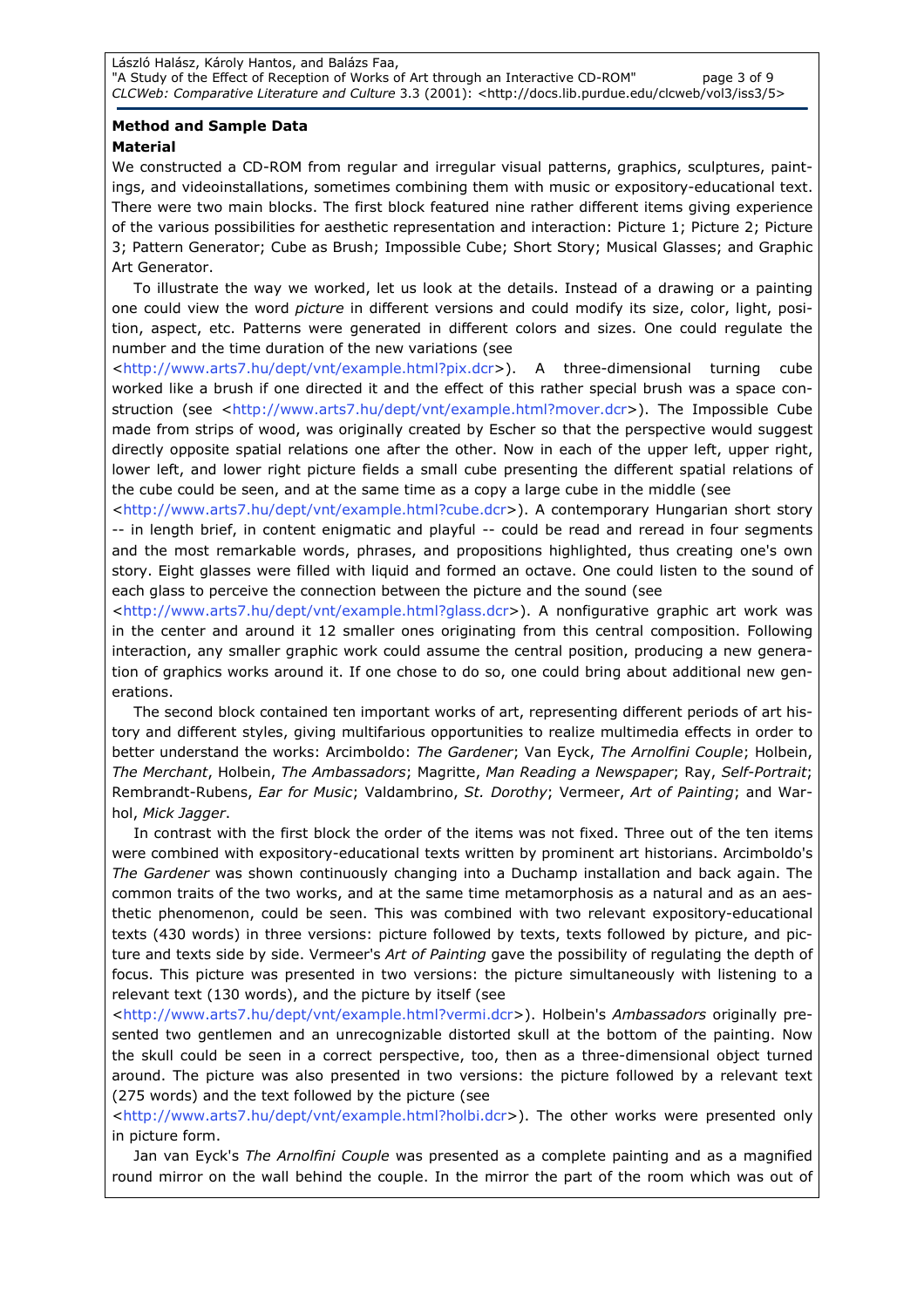László Halász, Károly Hantos, and Balázs Faa, "A Study of the Effect of Reception of Works of Art through an Interactive CD-ROM" page 4 of 9 CLCWeb: Comparative Literature and Culture 3.3 (2001): <http://docs.lib.purdue.edu/clcweb/vol3/iss3/5>

the "real" field of the painting could be also seen. Holbein's The Merchant used the magnification effect in another way. On the background of the picture any strongly magnified detail of it could be presented and in the foreground in a frame the complete painting in miniature could be seen. Within this the barely discernible magnified detail could be seen in another movable frame. Magritte's Man Reading a Newspaper consisted of four paintings in the upper left, upper right, lower left, and lower right picture fields respectively. Three paintings were uniform; the fourth had an extra motif. This painting could occupy the place of any of the three (see

<http://www.arts7.hu/dept/vnt/example.html?news.dcr>). Ray's Self-Portrait could be transformed by a procedure principally similar to that of solarization, discovered by the artist. Rembrandt-Rubens' Ear for Music presented different instruments which could be made to play (see <http://www.arts7.hu/dept/vnt/example.html?music.dcr>).

Valdambrino's St. Dorothy sculpture was presented turning on its vertical axis and could be stopped in any position (see <http://www.arts7.hu/dept/vnt/example.html?3d.dcr>). Warhol's Mick Jagger consisted of three sheets each with a series of ten images. The first sheet could be seen faintly, the second sheet quite clearly with the items presenting a sequence, and the third sheet presented the items at random. On each sheet any item of the series could be seen in magnified (see <http://www.arts7.hu/dept/vnt/index.html>: for this file macromedia shockwave plugin is necessary; unfortunately, a number of works are not available on the Internet owing to their size). As pre- and post-tests a composite of inventories and attitude scales concerning culture, the arts, reading, computers in general and the given works of art particular were also found on the CD-ROM.

## Subjects

135 secondary-school students with an average age of 18 took part in the study. The students came from two schools in the same district of Budapest, but one group -- that is, half the subjects -- enjoyed a level of education and competence in the arts, literature, mathematics, and computer skills significantly higher (the more experienced group) than that of the other (the less experienced) group. The ratio of women and men was similar in the groups.

#### Procedure

IBM-compatible computers were used. In a session ten subjects worked simultaneously in a classroom. They were in two rows of five, one and half meters from each other. They did not have to give their names. If necessary the experimenter demonstrated how to use the computers for the given purposes before the session began. The subjects could regulate the whole process and the viewing time for each phase using the mouse in an interactive way to examine each picture in any position, but they could also view it without any interaction (in an automatic way). Two questionnaires were presented about: a) Time spent with a computer: minimum average three hours per day, minimum average two hours per day, minimum average an hour per day, average some minutes per day, average some minutes per week, even less and b) Ways of using a computer: Internet for surfing, Internet for work-related information, Internet for hobby information, Internet for e-mail, interactive CD-ROM without any game, games, text processing, mathematical-statistical data processing, office work, program writing, not at all.

The pre- and post-tests consisted of five different inventories and scales about: c) The attractiveness of pastimes on five-point scales: engaging in handicrafts, reading, social life, going to museums, concerts, theater, watching TV, listening to the radio, sports activity, visiting sports events, using a computer, amateur performing; d) Expectations of a computer as a means of electronic information processing: gives me aesthetic enjoyment, encourages me, fulfills my expectations, fortifies me, forms me a view of life, gets me to act, gives me a good example, justifies my ideas, makes me think, entertains me, refreshes me, relaxes me, calms me, cheers me up, confronts me with a task, helps me draw up my ideas, sets me free, shocks me, extends my horizons, informs me, reveals relations, serves as a mirror, tells me something that is new; e) Emotions (affects, feelings) during literary reading: I was fascinated, I was interested, I was upset, I was afraid, I was excited, I was sad, I was anxious, I meditated, it released me, it bored me, it enlivened me, it liberated me, it made me angry, it confused me, it made me tired, it enraged me, it made me tense; f) Emotions (affects, feelings) during use of a computer (see e); and g) Semantic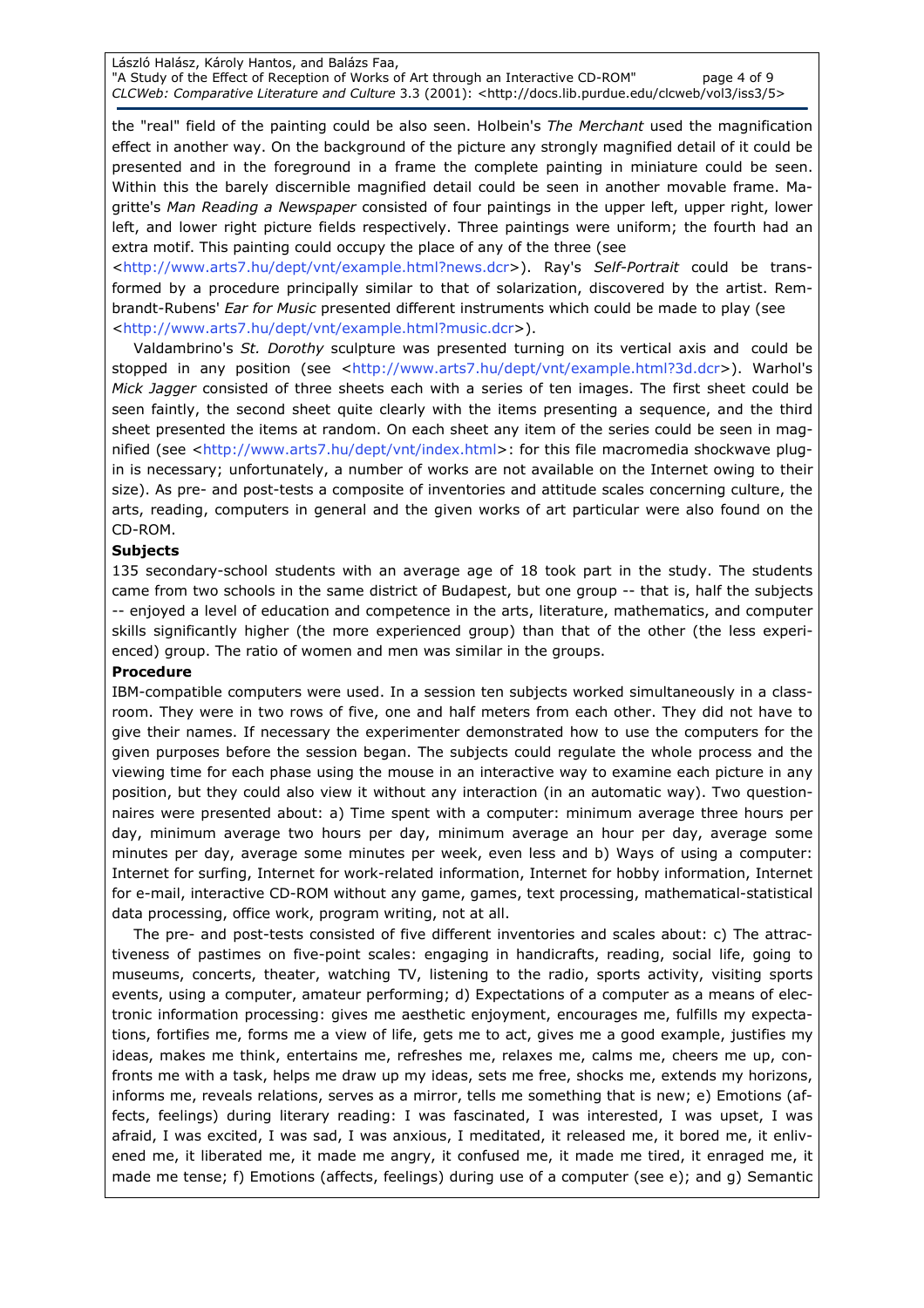differential scales: original-banal, complex-simple, meaningless-meaningful, dynamic-static, familiar-unfamiliar, continuous-discontinuous, photographic-nonphotographic, disorderly-orderly concerning the given works.

Each graphic art work, visual pattern, painting, or sculpture could be seen in a polychrome representation, without the name of the author or the title. In the second block first each work was presented for fourteen seconds and the subjects had to choose a minimum of five works out of the ten to view and interact with as they wished. In the case of the works combined with an expository text in two or three different orders, each version was presented to one-third or one half of the subjects. After the end of the interaction, each of the chosen works was presented for fourteen seconds again (the works were presented at random.)

The semantic differential scales were used directly following the first and the second fourteen second presentations. Questionnaires a) and b) were filled in only before the blocks, the others both before and after them (the items were at random). They could be filled in quite simply by clicking the appropriate figure or word. Data registration such as the viewing (reading) time for each item, even for specific parts of items as compared to the numbers of entries, was performed automatically.

### Hypotheses

Significant differences could be expected: a) between the more experienced and less experienced groups considering their differences in education; b) between females and males considering their differences in spatial perception and attitudes towards a technical apparatus; c) between those who attended for longer and shorter periods of time to the multimedia items; d) between those who received the same work in picture-text combination of different order.

#### Results

The basic data referring to hypotheses a), b), and d) were given by the sampling, but to test the hypothesis; c) we had to generate the data. The first block was appropriate for this purpose. The time for any given item was correlated with that for all the other ones. That is, the time spent by a subject on any one item was similar to the time he or she spent on any other. It was as though there existed some personal constant regulating the time one was willing to spend interacting with a pattern, a painting, or a text.

Each subject's time as compared to the average time for each item was checked. The subgroup consisting of those spending more time on the majority (minimum seven-maximum nine) of the items than the average time was separated from the subgroup whose members spent more time on a maximum of two (minimum 0) items. The former were called long timers (they numbered 28), and the latter short timers (they numbered 61); the ratio of the latter was significantly higher (p<.001) than that of the long timers. Their difference in average total time in the first part of the study, including the first block, was striking: 14.4 vs. 5.1 minutes, p<.0001.

There was significant difference neither in the ratio of longer nor in that of short timers between the more and less experienced subjects, yet the ratio of the short timers was obviously higher as compared to that of the long timers with the more experienced than it was with the less experienced subjects.

Although the ratio of the short timer-males was higher than that of the females, the level was below significance. But when we look at the sex differences in any other respect, the differences were quite striking. (To avoid giving the very great number of average scores and standard deviations, we shall refer even to these only exceptionally, but when we speak of differences, they are always based on the t tests, the level of significance was usually p<.01 here and later).

The women judged half of the works of art (Warhol's, Valdambrino's, Rembrandt-Rubens's, Magritte's and van Eyck's) more positively than did the males: for them they were more liking, meaningful, ordered, original, and in most cases more familiar than they were to the males. This trend was similar when judging the same works again. The females spent significantly more time on some works of art than did the males, but they also spent more time on the other works with which the difference was below the level of significance. Anyway, the females also spent more time on some of the items in the first block than did the males. Furthermore, the women reacted positively to literary reading as such: they were more interested in it and more vivified, released, re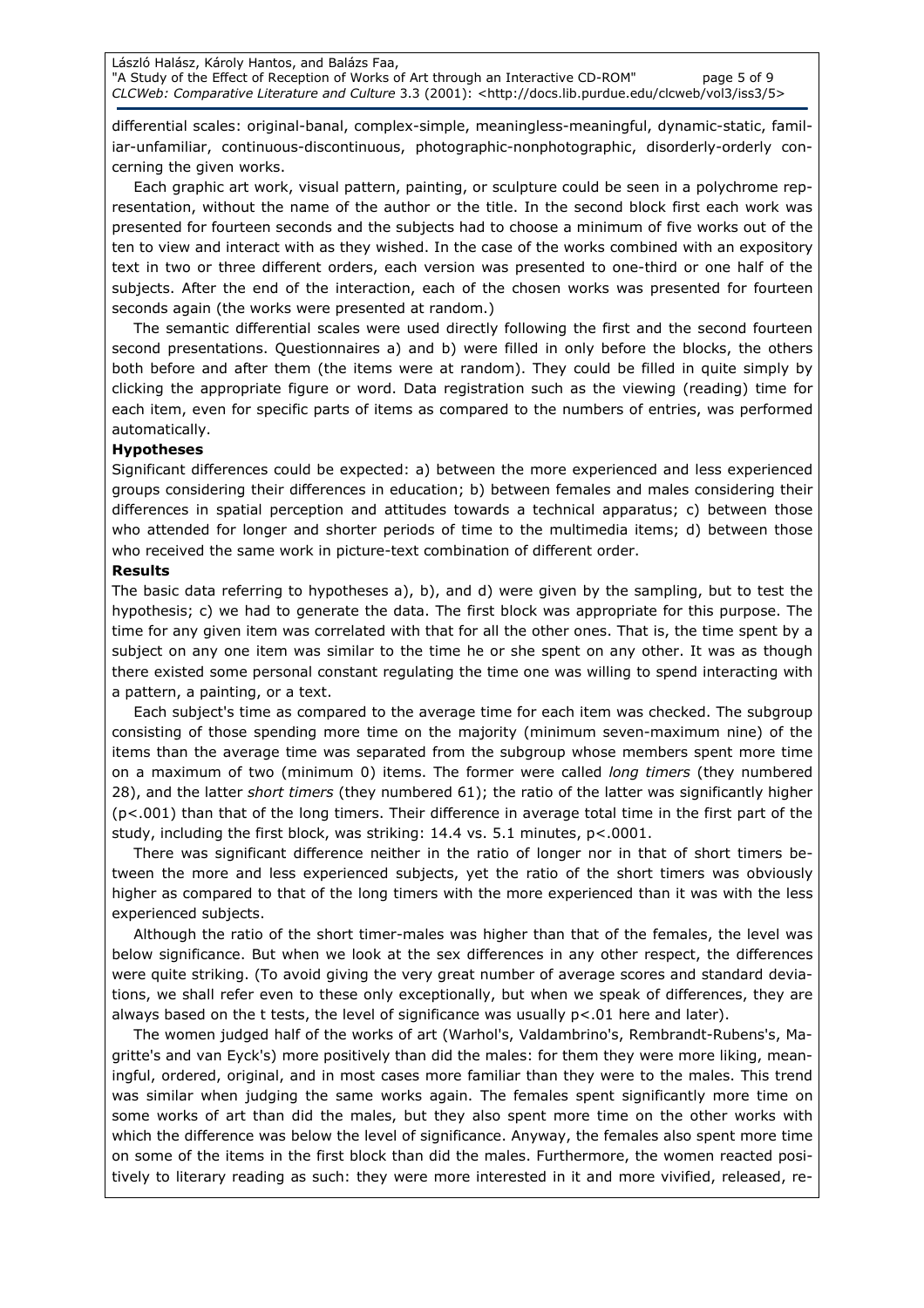laxed, and fascinated by it; they felt attracted more by traditional artistic pastimes (literary reading, going to museums, theaters, concerts, amateur performing), and less by television than did the males.

The men used computers more often, and spent more time on computer games, but on programming as well; expected more entertainment, release and help in everyday life from computers; reacted to computers more positively: they were more fascinated, excited, relaxed and vivified by them; felt much more attracted by sports (including watching sports events) and audiovisual mass communication means than did the women.

Ironically speaking we can say that at least two conditions must be satisfied if a multimedia program is to be viewed more thoroughly and judged more positively from the aesthetic point of view (in many cases). The receiver should know, use and prefer the computer less, and he/she should appreciate highly the traditional artistic pastimes. Less provocatively: the 16-19 year-old secondary-school females as compared to their male counterparts well compensated for their uncertainties about any kind of (electronic) machines by more mature, learning-centered and conformist attitudes. However, another interpretation cannot be excluded. The females spent more time on the multimedia items since they were slower, liking more works and judging them to be more complex, meaningful and original than the males, as their judgments were more lenient and less demanding.

We can give an unambiguous answer only following the time differences: The short timers used computers often and for different purposes; felt attracted more by sports (including watching sports events) and audio-visual mass communication means, and using computers as a special form of amusement than did the long timers. The long timers judged the works of art more positively in several respects both before and after the interactive viewing; reacted to literary reading as such more positively; felt attracted more by traditional artistic pastimes. The short timers were able to accomplish the whole study within a shorter time than the long timers. If we know the time as compared to the average which was paid by subjects to the visual-aesthetic and literary material, we can predict their time as compared to the average to reading questions and answering them. At the same time, we had some proof that longer timing was not the same as slow processing or dull intellect. A considerable ratio of the long timers showed greater curiosity and desire to explore. The pattern and the graphic art generator in the first block gave a good opportunity to invite newer and newer versions (in the former case an average of 55.7 sec. and 25.5 versions, in the latter one 108 sec. and 13 versions.)

Although there was practically the same average time for inviting a version between the short and long timers, there was a strikingly significant difference in the total time and in the number of the versions between them. That is, the long timers were more motivated to deal with the tasks; that was why they were more patient and more keen to see additional versions than were the short timers. And more significant circumspection by longer timing (see mostly females) was correlated with more positive judgment of the works of art. However, this positive judgment was basically formed following the first presentation. It is true that then each subject could view each work of art for fourteen seconds, but that was only the upper limit. No doubt the long timers used the time at their disposal maximally to take a good look at the work, while the short timers were mostly impatient in these cases, too. Yet, a positive attitude cannot be excluded by short timing, supposing that exceptionally quick information processing correlates with it. Otherwise, there is a great chance that short timing goes first and foremost together with a motor routine (reinforced by computer games as well) which is rather suitable for a profitable search through a loose mass of information. And it is suitable for rapid mouse clicking together with the "This is not it, this is not it either" experience, but it is unsuitable for an aesthetic reception of multimedia. Again, it perfectly fits in with the masculine assertiveness which is not unfamiliar from the postpubescent boys in our sample, because of their troubles in self-definition and producing their identity as men.

The findings have informative value even if they were valid only for the works presented on the computer screen, but a comparative study on the judging of original works, slides and computerized reproductions showed that the important factors to do with judging the novelty of the contents of pictures and their aesthetic qualities were basically similar (see Locher et al.). According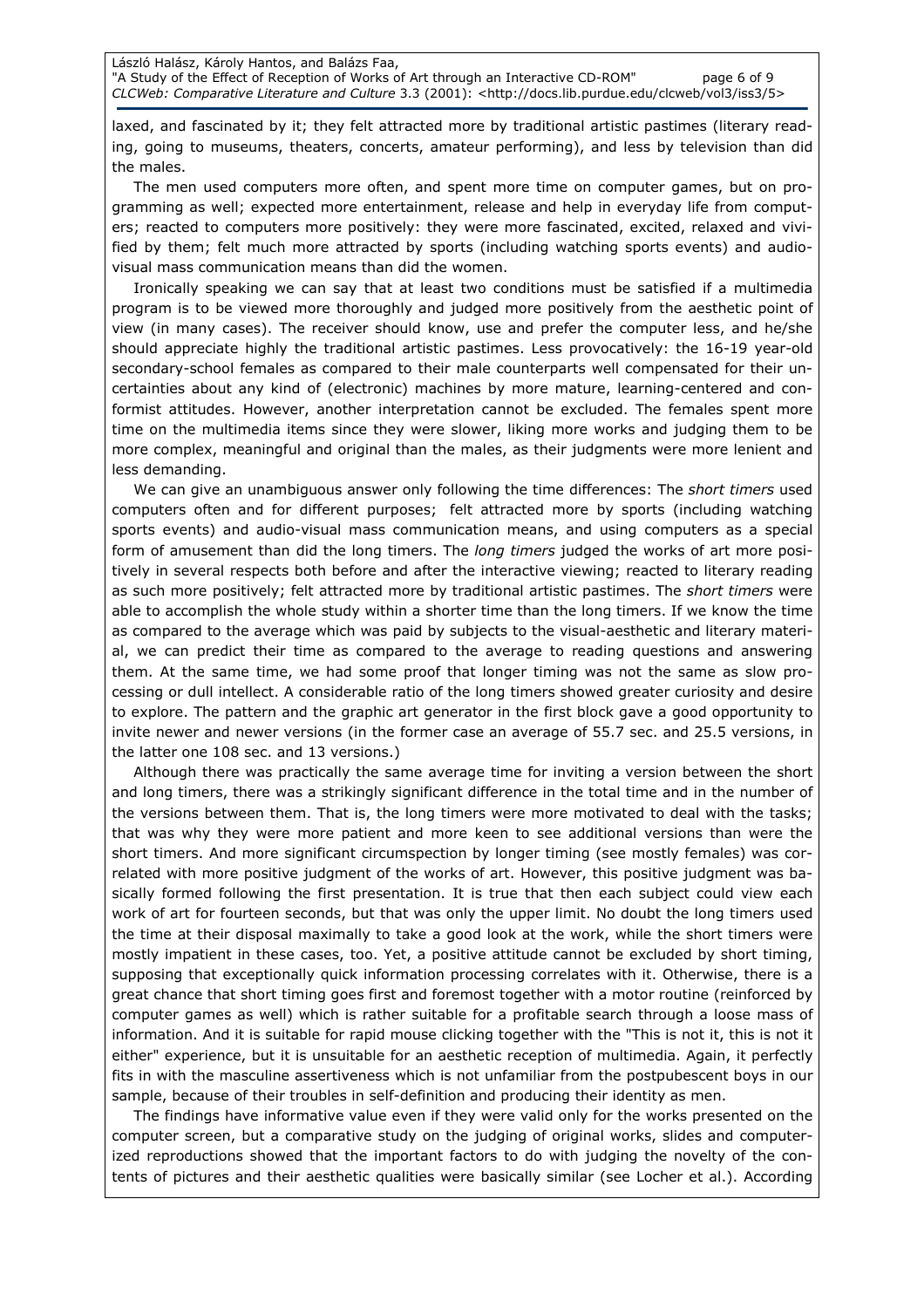László Halász, Károly Hantos, and Balázs Faa, "A Study of the Effect of Reception of Works of Art through an Interactive CD-ROM" page 7 of 9 CLCWeb: Comparative Literature and Culture 3.3 (2001): <http://docs.lib.purdue.edu/clcweb/vol3/iss3/5>

to the differences depending on experience the experienced subjects spent less time on the first block than did the inexperienced, but the difference was below the level of significance. The case was similar to the greater part of the second block. But according to the total time of the study the experienced subjects finished it in a shorter time than did the inexperienced ones (23.2 min. versus 26.1 min.). Besides, the experienced used computers, especially the Internet for various purposes more, and felt attracted more by sport and audio-visual mass communication means than did the inexperienced.

We have to admit that these latter differences were definitely modest, and they hardly verified our expectations that the blocks of the multimedia program should have brought about a real sensation for the inexperienced subjects, with the result that the (positive) effect would appear quite clearly in their case. Contrary to this, there was no such a sign at all, and on the whole the differences seemed small as compared to those between sex or timing.

As for the multimedia effect of picture and text combination the average time for the Arcimboldo work was remarkable neither in the case when the expository text could be read first followed by viewing of the picture nor in the opposite case, when the expository text could be read following interaction with the picture. The average time for the interaction with the picture was no more than one-quarter -- one-quarter of that for the picture-text side-by-side version (16 sec. as against 63 sec.), but in the latter case the average time for the text itself also was much more than in the former one (71 as against 44 sec.).

The continuous simultaneity -- the real multimedia idea -- stimulated the subjects immediately to test interactively on the left side of the screen what they had just been reading on the right side of it. The multiple interactive possibility was favorable from the point of view of reception: it increased the time not only for the picture, but also for the text, as opposed to the arrangement whereby viewing and interacting with the picture were directly separated from the text reading. Then the time for the picture in interactive and automatic ways in all was much less (26 sec.) than the time for reading the text (45 sec.), while with a side-by-side presentation the (longer) picture viewing and the (also longer) text reading took nearly the same time. The reaction to Vermeer's picture together with listening to an expository text showed a specific multimedia effect, too. The average time was increased significantly not only by the requirement of listening to the text at least once (as compared to that of viewing the picture in itself), 43 sec. as opposed to 23 sec., but also by the fact that listening to the expository text stimulated the subjects to focus on the different spatial strata of the painting presented by the optical simulation of a well-known phenomenon from photography.

The automatic way of Holbein's text-picture version took an exceptionally long average time (54 sec.); usually this was about 10 sec.. The text referring to the enigmatic skull stimulated the subjects to view the skull, which turned into the correct perspective automatically, after which the distorted form could be seen again. As compared to this the interactive way of viewing was not interesting enough for the spending of similar or even more time (the average time spent 23 sec.). Again, the subjects who could see first the picture itself studied it interactively for a longer time as compared to the automatic way. As they could read the text only later, in vain did they spend considerable time on it comparable to that spent by the members of the former group: They could not directly view the picture again, only if they repeated the choice of the entire item. Several of them did this, which did not happen with those who received the text-picture version.

The multimedia effect utilizable in aesthetic education was verified. However, despite the significant differences in timing between the versions of picture-text combination, the results of repeated judgment, that is the judgments on the semantic scales between the pre- and the post-tests, did not show any significant difference. In other words, where conscious judgment did not show any significant effect, the less or nonconscious behavior towards works of art -- that is, the time spent on dealing with them -- showed significant and clearly interpretable effect. These objective timing data were more sensitive "instruments" of effect than the verbal data. The (positive) effect of interactions could not be followed in most cases as the repeated judgments were not changed at all and when there was some change it was contradictory. Arcimboldo's work was less ordered (in all the three versions), Vermeer's work was less complex and likable (in both versions) and Hol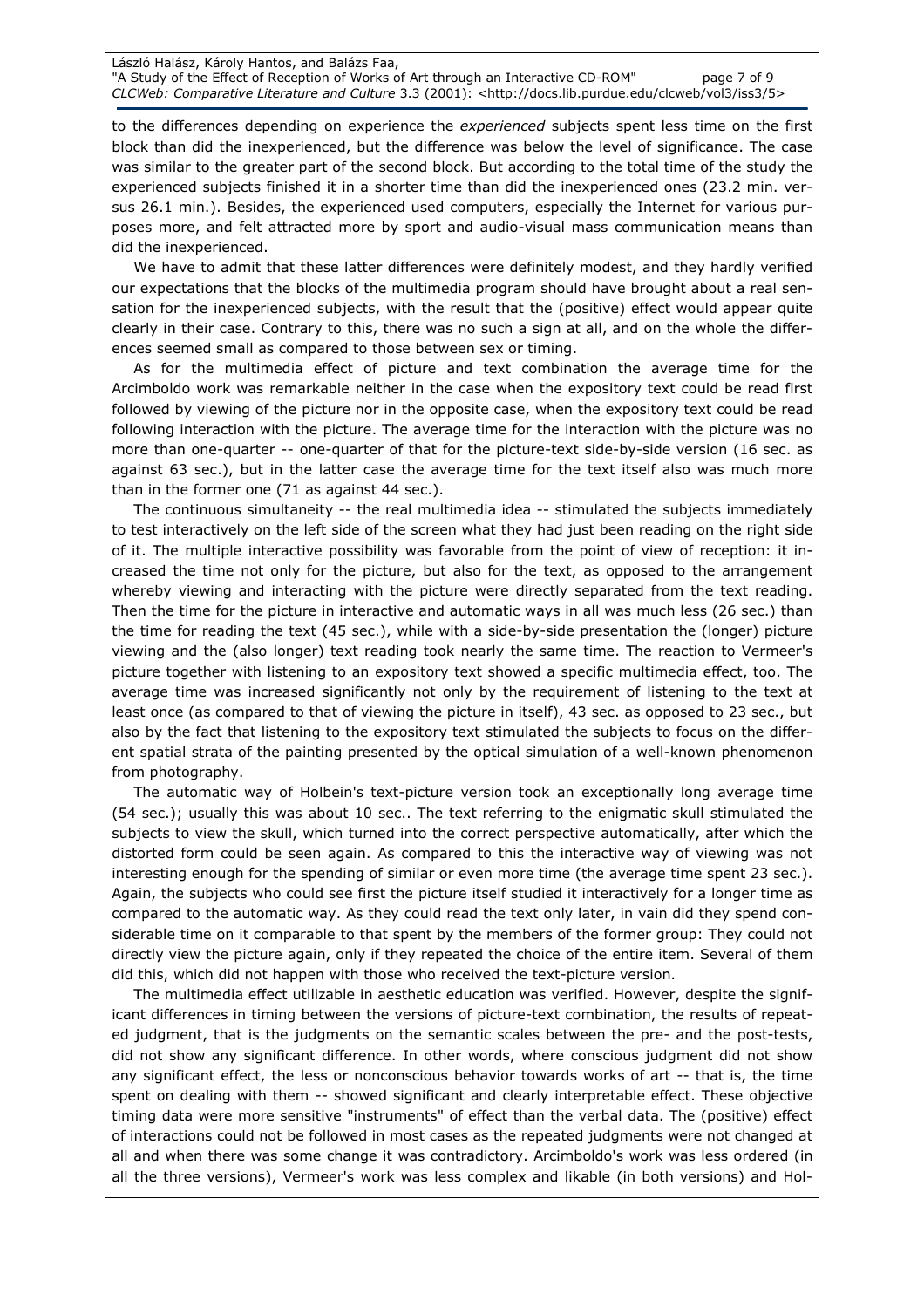bein's was more meaningful and complex, but less ordered than before the interactive viewing process commenced.

#### Conclusion

If we are looking for optimal subjects for aesthetic reception of multimedia in a group of age and education similar to those of our sample, we take the smallest risk if we enlist females, then leave out the short timers who, anyway, would be a minority out of them, and those who are too experienced in using computer as a means of electronic information processing. This composite will also reveal that the members of the sample feel attracted by the traditional artistic pastimes more, and at the same time, by sport and audio-visual mass communication means less. That is, to understand and enjoy the arts through computers or their new varieties requires an artistic culture based on systematic reception of works of literature, fine art, films and music. The subjects did not experience time measuring and could not exert any influence on it, as we ourselves were unable to influence it. Even, it was quite improbable that when the subjects paid attention to a given piece or work of art, they would have experienced the time itself. Awareness of time was significantly reduced, if not suspended altogether by the attention paid to the number of paintings and pieces of graphic art (and written or spoken text, and music together with them). In opposition to this, the subjects obviously pondered how to react to the scales, inventories and questionnaires. That is, all the other data of the study depended on their conscious answers. A smaller percentage of the questions required factual responses based on retrospective estimation, but a greater part of them called for affectively constructed judgments, not rarely stimulating the subjects' selfreflection about their own psychological processes.

According to the results organized into a systematic unity, the "hard, half-soft and soft" measures in the given frame mostly completed and mutually authenticated each other. Preverbal and verbal processes were in accordance. There was an important predictive value of the specified patterns of sex, timing and attraction as to pastime. In other words, if we know the basic indices of the receivers' sex or/and characteristics of timing and/or pastime, their attitudes towards multimedia and the (aesthetic) effect can be predicted to high probability. Of course, where the limit in age, profession and culture is of the results of such sample of 16-19 year-old secondary-school students remains an open question. The strong connections verified it rather likely that a sample of university students would still be within this limit.

The significant changes in the pre- and post-test judgments about multimedia items showed several times that the works became more problematic than they were. According to these findings, although the works became familiar following viewing the uncertainty brought about by interacting with them was not always compensated for. To put it differently: The interactive CD-ROM featuring works of art does not displace the role of the visual arts teacher but instead requires it. Considering that the judgments following the first viewing of the artworks were not changed radically in any case, it is appropriate to point out the importance of the well-known primacy effect in other areas. By all means, interactive artistic multimedia in itself is unsatisfactory for the strong overwriting of our attitude towards invariances, that is, towards a stable and easily recognizable world. This is why, the multimedia awaits, and requires the presence of a teacher.

Note: The present study has received funding from the Hungarian National Research Project for Higher Education (0638/1997). A different version of the present paper is published in SPIEL: Siegener Periodicum zur Internationalen Empirischen Literaturwissenschaft 20.1 (2001): 150-62.

#### Works Cited

Holland, N.N. "The Psychology of Cyberring." Literature and Psychology. Ed. F. Pereira. Lisboa: Instituto Superior de Psicologia Aplicada, 1995. 213-20.

Landow, G.P. Hyper/Text/Theory. Baltimore: The John Hopkins UP, 1994.

Locher, P.L. Smith, and J. Smith. "Original Painting versus Slides and Computer Reproductions: A Comparison of Viewer Responses." Journal of Empirical Studies of the Arts 17.2. (1999): 121- 29.

Nöth, W., ed. Semiotics of the Media: State of the Art, Projects, and Perspectives. Berlin: Mouton de Gruyter, 1997.

McLuhan, M. Understanding Media: The Extension of Man. New York: McGraw Hill, 1964.

Turkle, S. The Second Self: Computers and the Human Spirit. New York: Simon and Schuster, 1984.

Vitanza, V.J., ed. CyberReader. Boston: Allyn and Bacon, 1996.